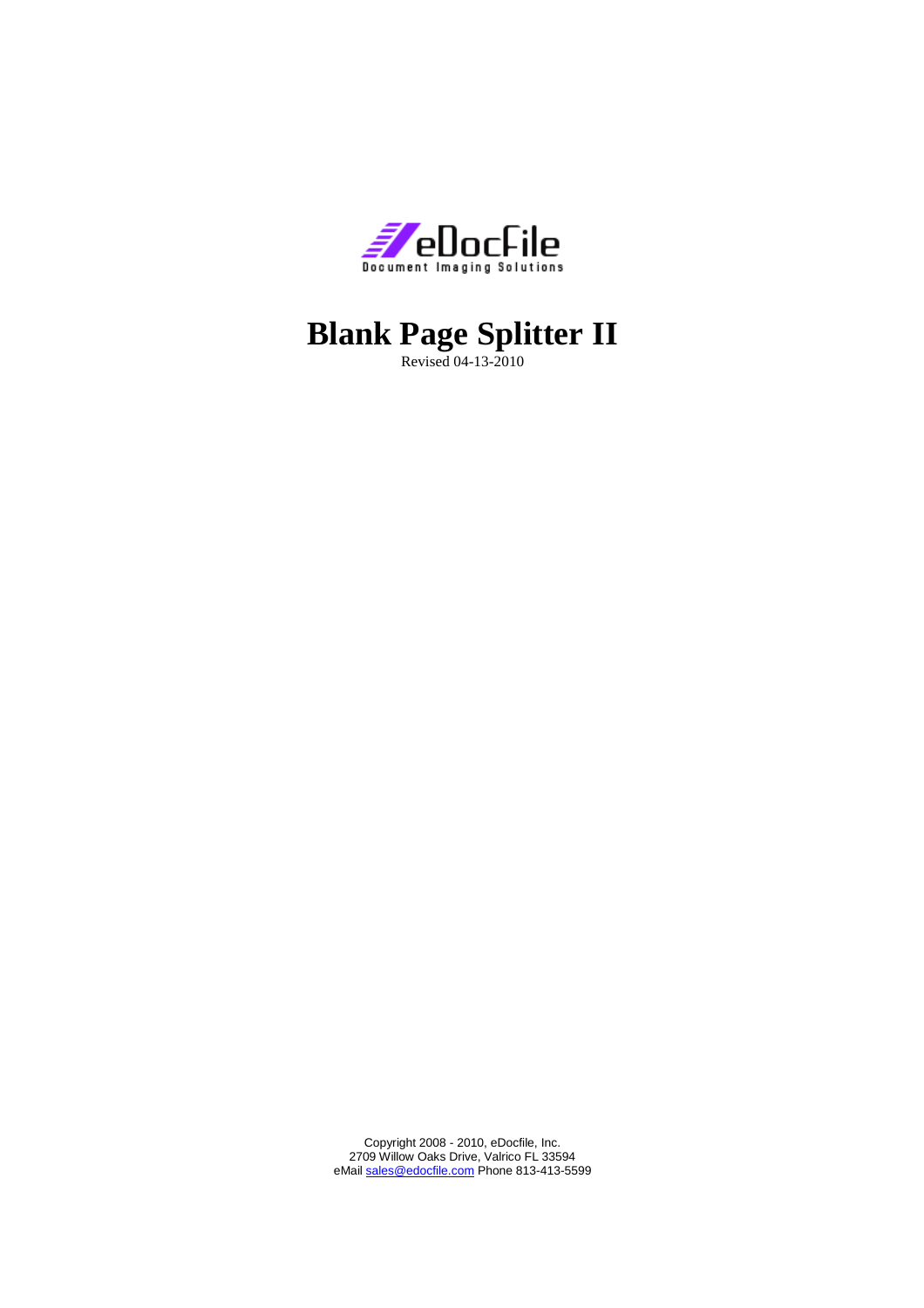## **Blank Page Splitter II**

Blank Page Splitter from eDocFile, is a utility that is designed for post processing of tiff images. It is ideally suited for use with a copier that scans tiff images to a file folder on the user's network. The program will watch this folder and it's subfolders, when it finds a tiff image file it will silently open the file and move it to another file folder after it has split the document into separate files based upon the location of blank pages. It works with documents scanned in both simplex and duplex modes.

The simplex mode creates a new document every time a blank page is found. The duplex mode drops all blank pages and creates a new file when two consecutive blank pages are found. This allows a user to scan a mixture of simplex and duplex documents and have an output file with no blank pages.

The output file can be either a tiff image file or a PDF. A backup of the original image can also be saved in an archive folder.

#### **System Requirements**

Windows 2000 or Later A method of Acquiring Tiff Images - either a copier or a scanner Adobe Acrobat or Reader to view output PDF's

### **Setup**

Click on Setup

| Main Menu                          |                               |
|------------------------------------|-------------------------------|
|                                    | <b>BLANK PAGE SPLITTER II</b> |
|                                    | Main Menu                     |
| Run Program                        | Setup                         |
| Help                               | Manual                        |
| Exit                               |                               |
| Copyright© eDocFile Inc. 2004-2010 |                               |
|                                    |                               |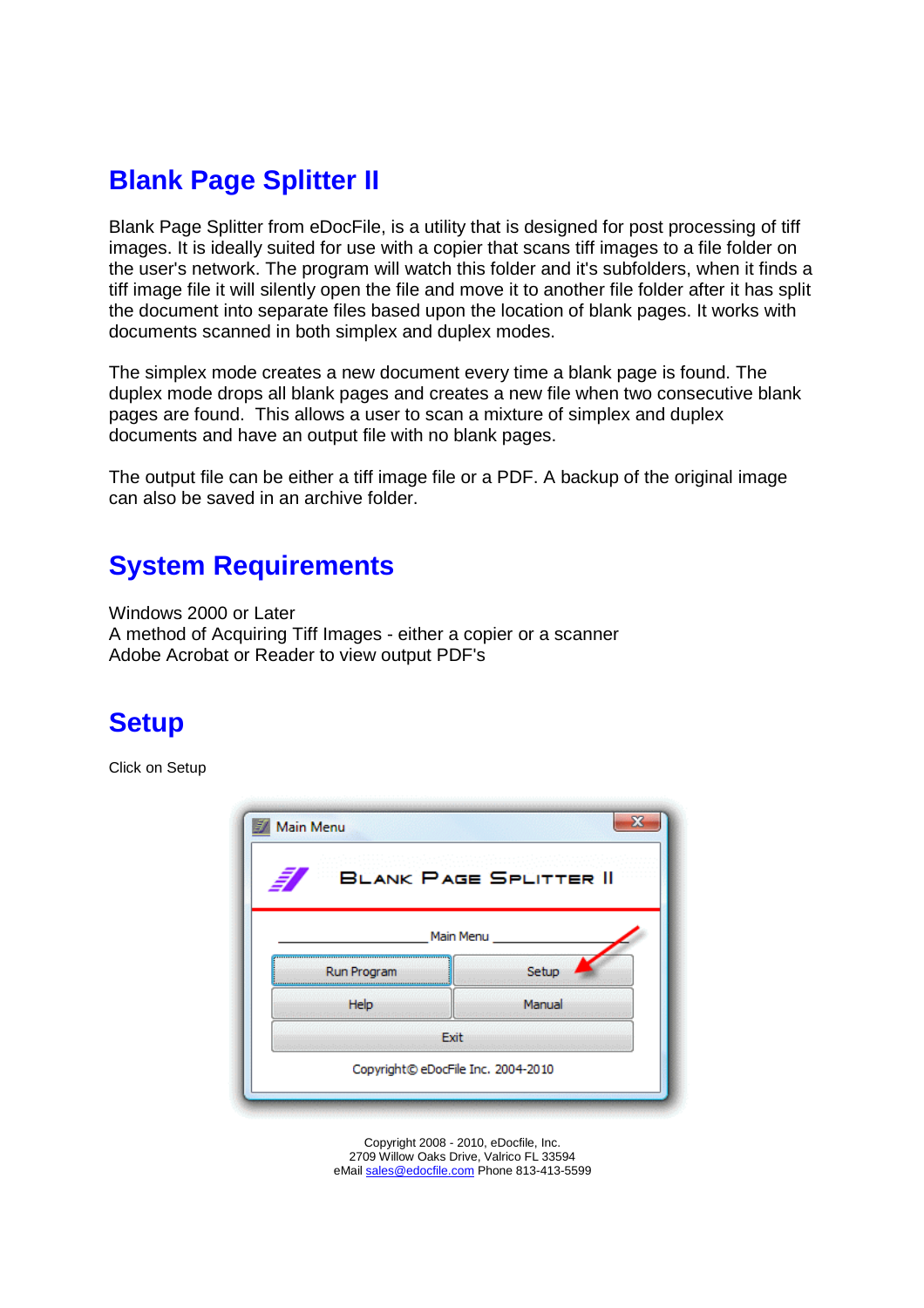#### The Setup Menu will Open

| a,                                                                                                                     | <b>SETUP BLANK PAGE SPLITTER II</b>                               |
|------------------------------------------------------------------------------------------------------------------------|-------------------------------------------------------------------|
| For Blank Page File Separation:                                                                                        | For Blank Page Removal:                                           |
| If only the front side of the image is scanned use the simplex<br>mode. If both sides are scanned use the duplex mode. | Scan a file to the Duplex Folder in either simplex or duplex mode |
| ***** PLEASE NOTE WHEN SETTING THE FOLDERS ALL SUBFOLDERS WILL ALSO BE PROCESSED                                       |                                                                   |
| Simplex Image Processing                                                                                               | Duplex Image Processing                                           |
| 1 V Process Simplex Images                                                                                             | 4 V Process Duplex Images                                         |
| 2 C: \aaatest \Blank Page Splitter \Simplex In                                                                         | 5 C: \aaatest\Blank Page Splitter\Duplex In                       |
| Browse to Folder where Multi-Page Simplex images are located                                                           | Browse to Folder where Multi-Page Duplex images are located       |
| 3 C: \aaatest\Blank Page Splitter\Simplex Out                                                                          | 6 C: \aaatest\Blank Page Splitter\Duplex Out                      |
| Browse to Output Folder For Simplex Images                                                                             | Browse to Output Folder For Duplex Images                         |
|                                                                                                                        | <b>General Settings</b>                                           |
| 7 V Convert Processed image to PDF                                                                                     | 10 V Save original Image in Archive Folder                        |
| 8<br>5<br>Sensitivity Scale Enter between 1-10 *                                                                       | C: \aaatest\Blank Page Splitter \Archive                          |
| 95<br>Enter in Seconds how often to check for new images                                                               | <b>Browse to Archive Folder</b>                                   |
| * The scale is based on the percent of black pixels where                                                              |                                                                   |
| 10 equals one percent                                                                                                  | Save<br>Help<br>Exit                                              |

To separate files that were scanned in a Simplex manner (only one side and each page needs to be saved) where the file needs to be split - Scan to the Simplex folder. Each time a blank page is found a new file will be created.

To separate files that contain mixed pages (in other words they were scanned in a duplex manner with some but maybe not all back sides need to be saved) scan to the duplex folder. Two consecutive blank pages must be found for a new file to be created and all blank pages will be dropped.

1. Place a check mark in "Process Simplex Images" to process the folder containing simplex images. If the incoming documents were scanned in a simplex mode, each time a blank page is found it will create a new document.

2. Browse to or enter the folder that will contain the incoming simplex tiff images from the copier.

3. Browse to or enter the folder that will contain processed simplex tiff images or PDFs.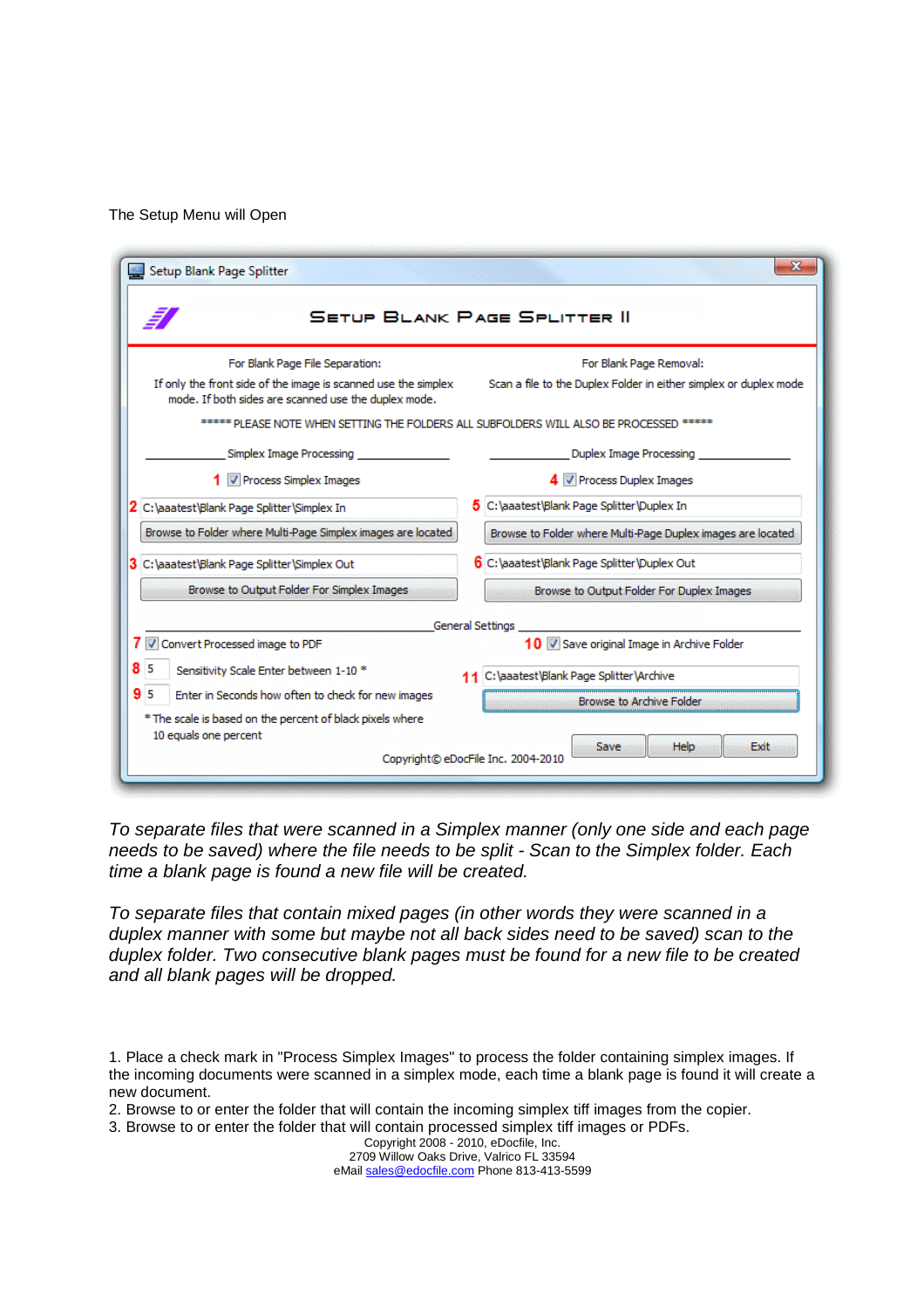4. Place a check mark here if the incoming documents were scanned in a duplex mode, each time two blank pages are found together a new file will be created. If only one blank page is found it will be eliminated,

5. Browse to or enter the folder that will contain the incoming duplex tiff images from the copier.

6. Browse to or enter the folder that will contain processed duplex tiff images or PDFs. (this can be the same folder as the output folder for processed simplex images.

7. Place a check mark in "Convert Processed Image to PDF" if the output desired is a PDF instead of a tiff image.

8. Place a check mark in "Monitor Function" to let the program run in the background and process images as they arrive. If left unchecked it will run once and then exit.

9. Enter a number for sensitivity. Usually this will be between 2 and 3. The scale relates to the percentage of black pixels on the page. Where 1 is 1/10 of one percent. Only testing on your own documents will allow this to be set correctly. An example for testing would be to type a 2 or three letter word on a page. And see when it is included or dropped.

10. Enter a time in seconds to check the folder for new images.

11. Place a check mark here to save a copy of the original file

12. Enter a path to store the original file if it is to be saved.

When finished click on Save to save the settings or Exit without saving.

If Save is selected the user will be prompted to run the program.



Click on Yes to Start the Program or No to return to the Main Menu

#### **Running the Program**

To run the program click on "Run Program".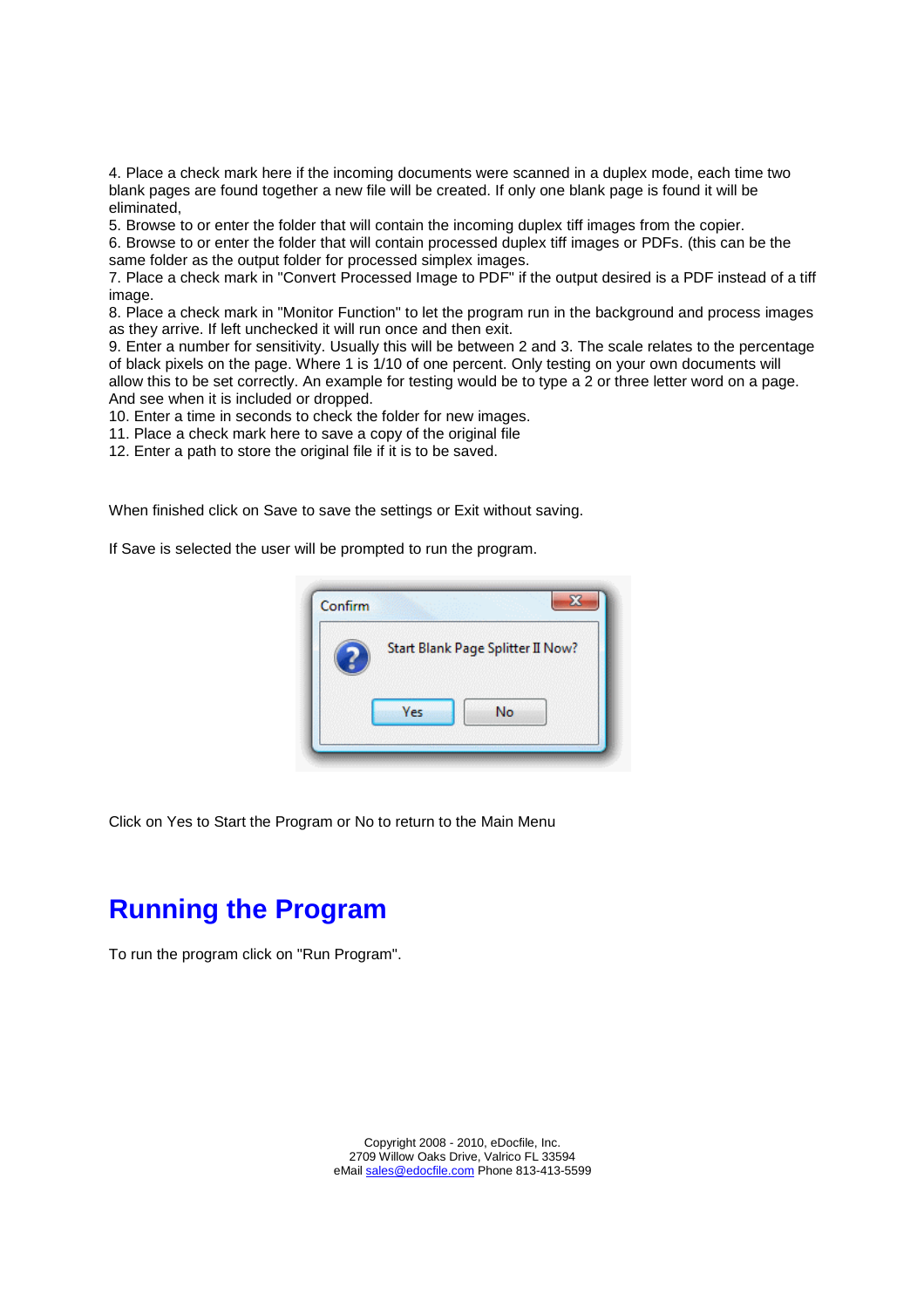|             | <b>BLANK PAGE SPLITTER II</b> |
|-------------|-------------------------------|
|             | Main Menu                     |
| Run Program | Setup                         |
| Help        | Manual                        |
|             | Exit                          |

A flashing Icon will appear in the Sys tray when the program is running.



To stop the program click on "Shut Down"

|                                    | <b>BLANK PAGE SPLITTER II</b> |
|------------------------------------|-------------------------------|
|                                    | Main Menu                     |
| <b>Shut Down</b>                   | Setup                         |
| Help                               | Manual                        |
| Exit                               |                               |
| Copyright© eDocFile Inc. 2004-2008 |                               |

**Loading the program for All Users**